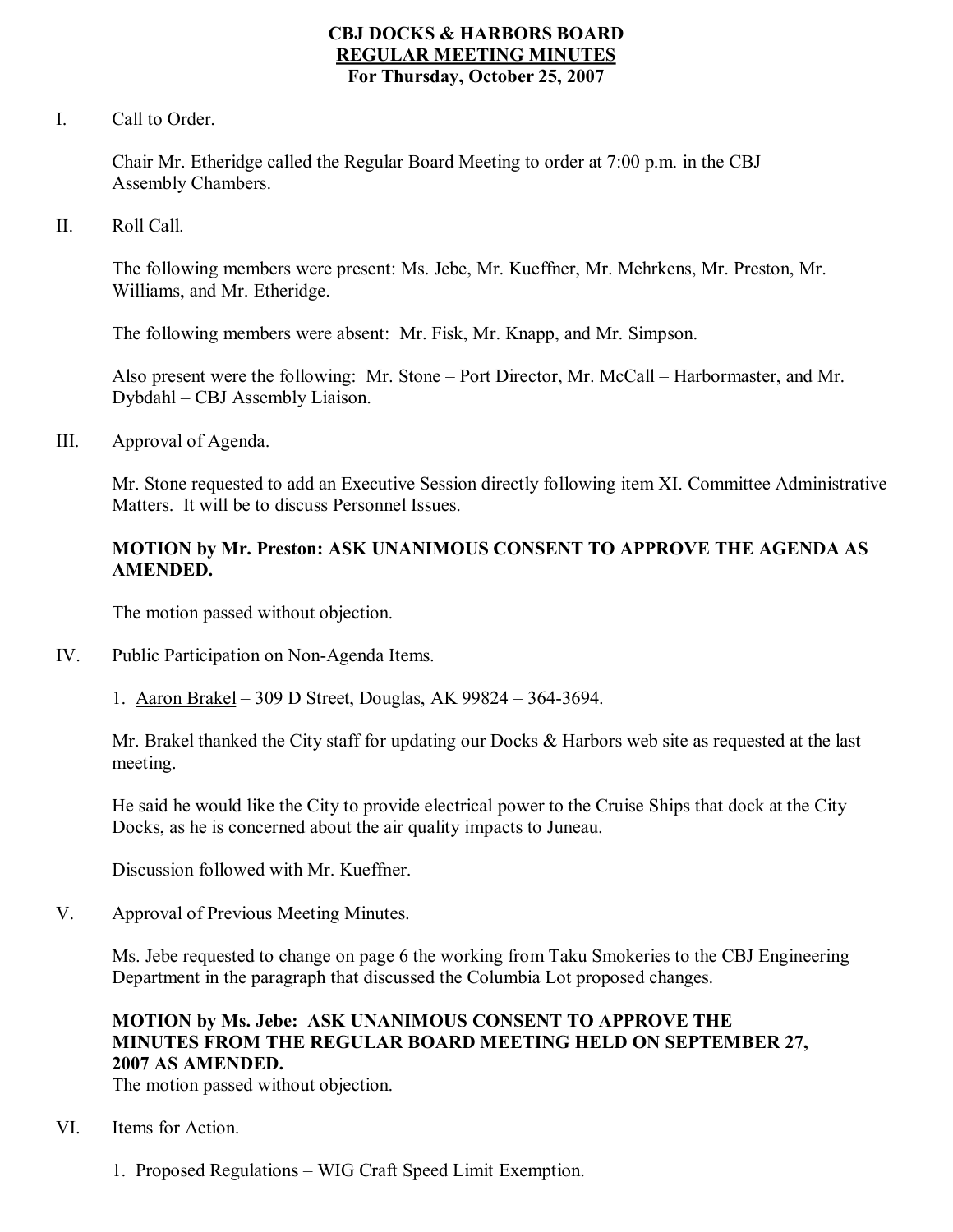October 25, 2007 Page 2

VI. Items for Action (cont'd)

Ms. Jebe and Mr. Stone gave a short presentation on this topic.

## **PUBLIC HEARING:**

1. Linus Romey – 360 Ocean Point Drive, Anchorage, AK President – Alaska Seaflight Company

Mr. Romey said that Mr. Stone described their operation quite fully. He said that they are requesting the exemption from the speed limits that has also been granted to the seaplanes, because their operation is very similar to the operation of the seaplanes.

Discussion followed with Ms. Jebe, Mr. Williams, Mr. Preston, Mr. Mehrkens, Mr. Kueffner, and Mr. Etheridge.

## **MOTION by Ms. Jebe: ASK UNANIMOUS CONSENT TO ADOPT AN AMENDMENT TO THE SPEED LIMIT REGULATIONS ALLOWING FOR AN EXEMPTION FOR THE WIGCRAFT AND TO FORWARD THE AMENDMENT TO THE CITY ATTORNEY FOR PRESENTATION TO THE ASSEMBLY.**

Further discussion followed with Mr. Preston, Mr. Stone, Mr. Mehrkens, Mr. Romey, Mr. Williams, and Mr. Etheridge.

Mr. Preston requested that we have an actual voice vote on this motion rather than unanimous consent. This was agreeable to Ms. Jebe.

The motion passed with 6 yes votes and 0 no votes.

2. Draft Regulations – Waterfront Sales Permits.

Ms. Jebe and Mr. Stone gave a joint presentation on this topic.

Discussion followed with Mr. Preston, Mr. Williams, and Mr. Stone.

## **MOTION by Mr. Williams: ASK UNANIMOUS CONSENT TO CHANGE IN THE WATERFRONT SALES REGULATION THE BID DEPOSIT AMOUNT FROM \$2,500 TO \$5,000.**

The motion passed without objection.

**MOTION by Ms. Jebe: ASK UNANIMOUS CONSENT TO PROPOSE AMENDMENTS TO THE WATERFRONT SALES PERMIT REGULATIONS AS RECOMMENDED BY THE OPERATIONS COMMITTEE, AND TO HOLD PUBLIC HEARINGS AT THE NOVEMBER 20, 2007 AND THE DECEMBER 11,2007, OPERATIONS COMMITTEE MEETINGS AND THE DECEMBER 27, 2007 REGULAR BOARD MEETING AND TO TAKE FINAL ACTION ON THE REGULATIONS AT THE DECEMBER 27, 2007 REGULAR BOARD MEETING.**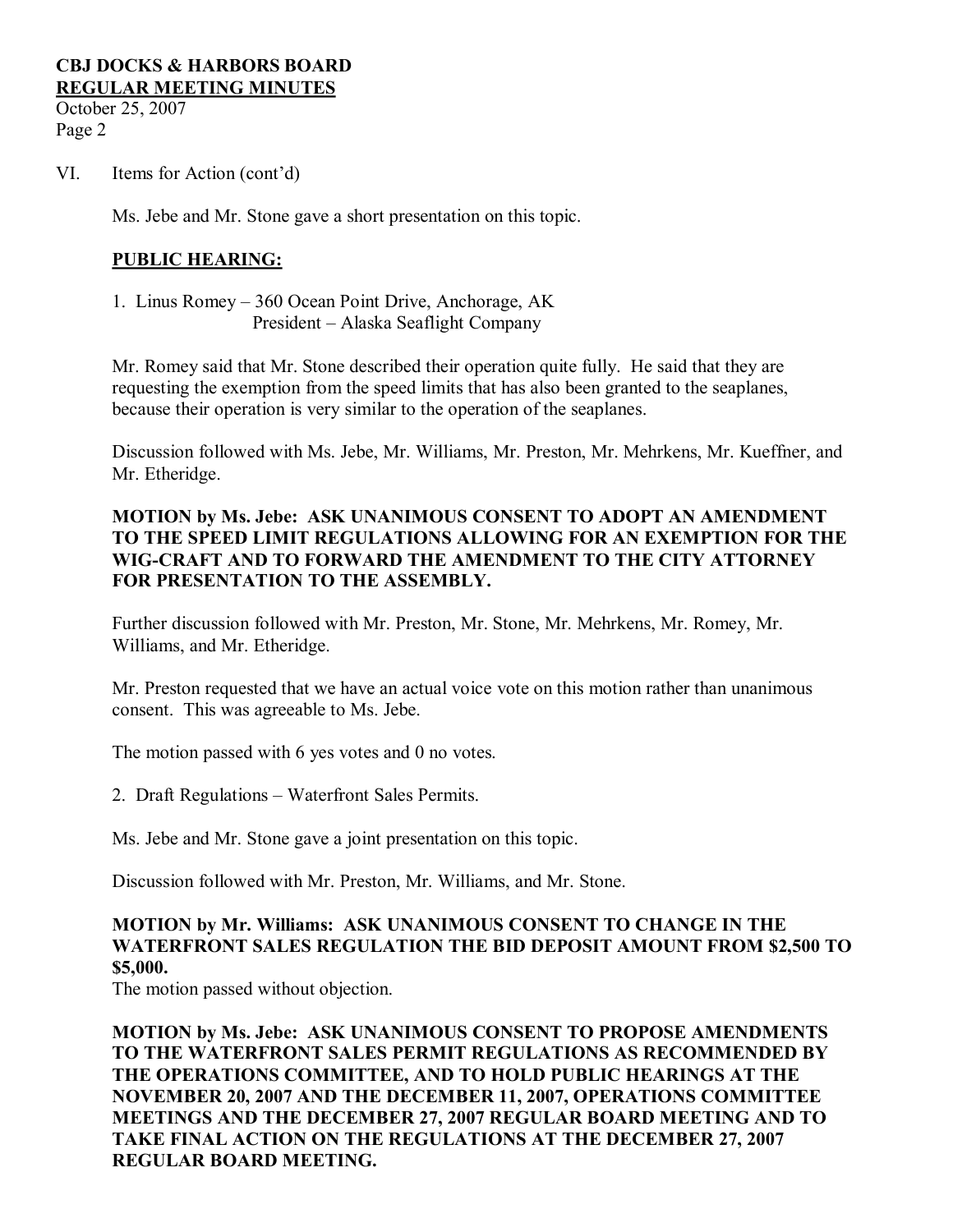September 27, 2007 Page 3

VI. Items for Action (cont'd).

The motion passed without objection.

3. Vehicle Replacement Bid.

Ms. Jebe gave a short presentation on this topic and Mr. Stone added further comments.

Mr. Stone referred to a bid quote page from Skinner Sales and Services of Juneau for additional add-on parts to complete the Statter Harbor plowing and sanding truck. The quote amount was \$12,024.67.

Discussion followed with Mr. Kueffner, Ms. Jebe, Mr. Preston, and Mr. Williams.

# **PUBLIC COMMENT:**

1. Mark Trupen – 3175 Pioneer Avenue, Juneau, AK 99801 Associated with Mendenhall Auto Center

Mr. Trupen said that he understands the State government procurement method and the "piggy back" idea from the City's purchasing department for cutting costs for items.

He said that he appreciated Mr. Preston's concern for local businesses participating in the bid process, however sometimes they cannot be competitive on prices through this process even though they would like to have the business.

## **MOTION by Ms. Jebe: MOVE TO AWARD A BID FOR PURCHASING A 1TON SNOW PLOW PICK-UP TRUCK TO NYE FORD OF WASILLA FOR \$28,376.**

Mr. Kueffner seconded the motion.

The motion passed with 5-yes votes and 1-no vote by Mr. Preston.

## **MOTION by Ms. Jebe: MOVE TO PURCHASE FROM SKINNER SALES AND SERVICES OF JUNEAU THE ADDITIONAL SNOW PLOW PARTS FOR THE NEW PLOW TRUCK FOR \$12,024.67.**

Mr. Mehrkens seconded the motion.

Discussion followed with Mr. Preston, Ms. Jebe, Mr. Stone, and Mr. McCall.

The motion passed with 5 yes votes and 1 no vote by Mr. Preston.

VII. Items for Information/Discussion.

There were none.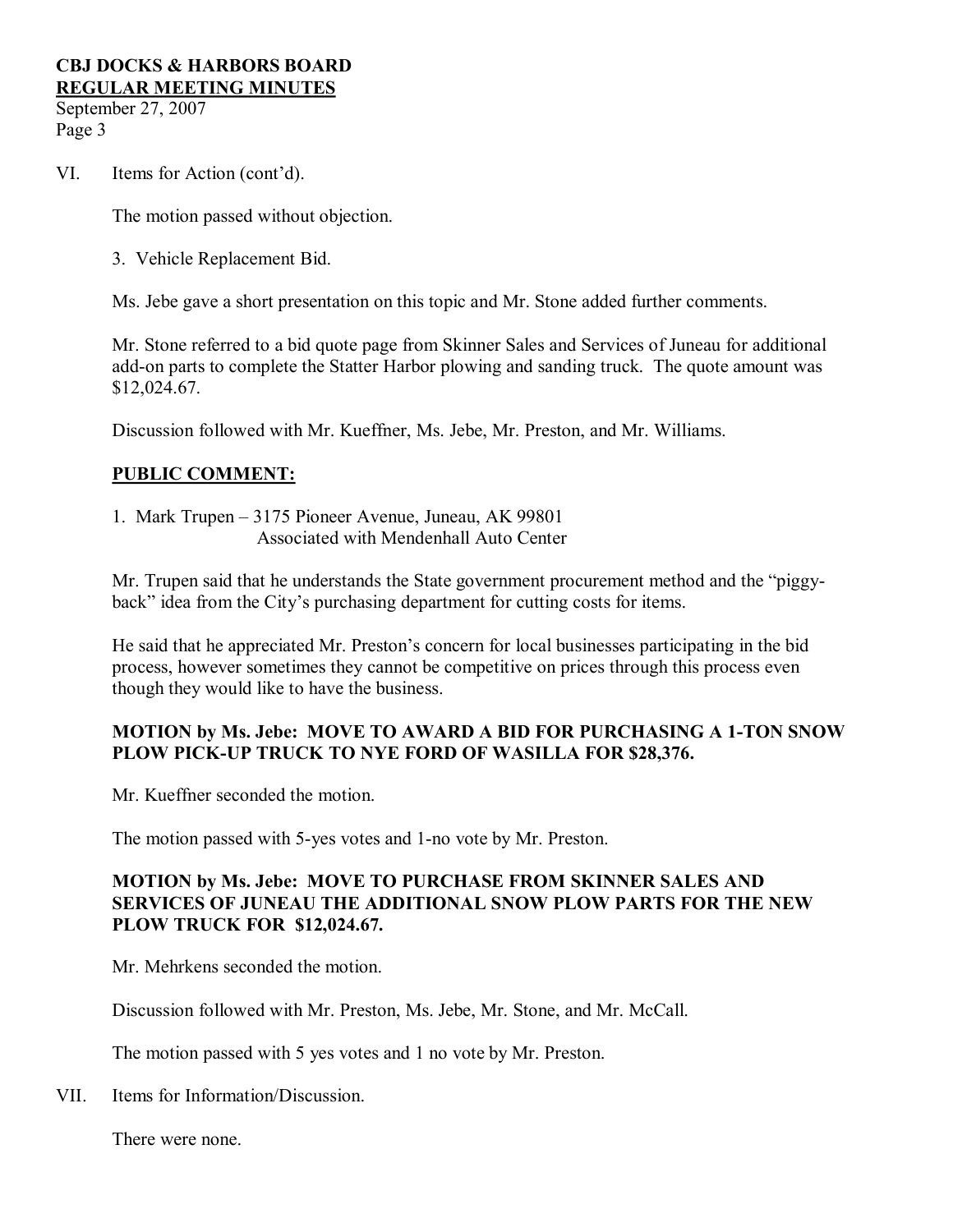October 25, 2007 Page 4

VIII. Committee and Board Member Reports.

1. Operations Committee Meeting – October 16, 2007

Ms. Jebe gave a short report of her last Operations Committee Meeting.

She mentioned that Cultural Preservation Company is seeking a renewal of an Army Corps of Engineers permit for constructing a new dock at the Seadrome building.

Also, she said that they discussed the possibility of purchasing a litter vacuum truck to use down at the Port.

In addition, she mentioned that the Department of Fish and Game wants our permission to store 10 vehicles in our Douglas Harbor parking lot.

2. Finance Committee Meeting – October 11, 2007

Mr. Preston gave a short report of his last Finance Committee Meeting.

He said that they had the first public hearing on the action item for the changes to the Port Improvement Regulations and no public testified.

He said they also discussed the issue of having 2 vessels assigned to one stall in the downtown harbors.

Chair Mr. Etheridge added further comments.

3. CIP/Planning Committee Meeting – October 23, 2007

The meeting was cancelled.

Chair, Mr. Etheridge added further information about the NOAA Facility in Mr. Fisk's absence.

IX. Harbormaster's Report.

Mr. McCall said that the Port Director and Harbormaster's Conference was just recently hosted here in Juneau. There was a very good turnout of participants from all over the State of Alaska. In fact, there were about 65 individuals that participated.

It seemed that a good time was had by all who participated, the food was fantastic and there was great entertainment provided. Overall, he said it was a very successful Conference this year.

Discussion followed with Mr. Kueffner, Mr. Dybdahl, and Mr. Etheridge.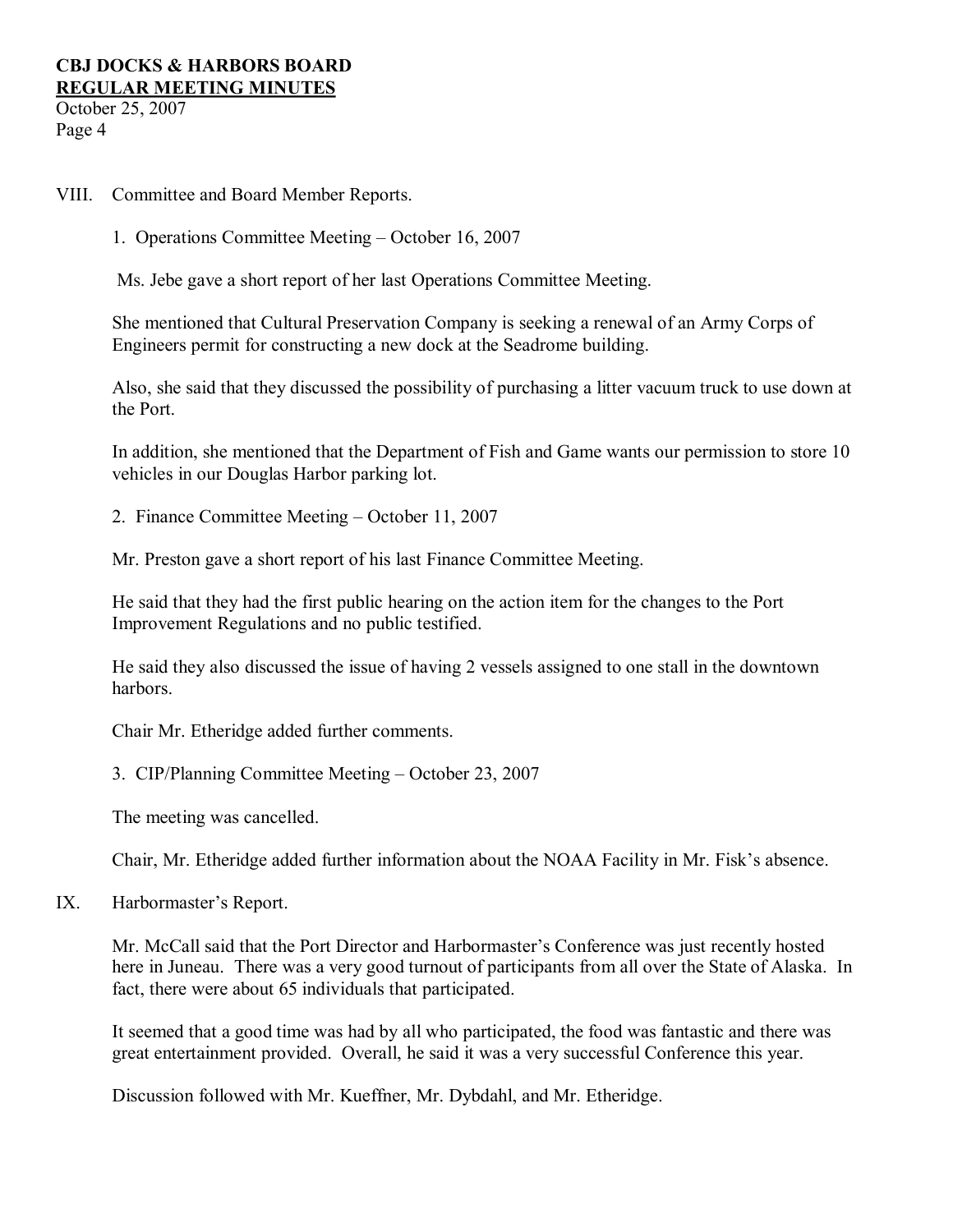October 25, 2007 Page 5

X. Port Director's Report.

Mr. Stone said that our new Administrative Officer would start on November 5, 2007. Her name is Pam Johansen and we are definitely looking forward to having her aboard.

Also, he said that we have an advertisement out now for a position named Engineer Associate. This will be a non-licensed Project Manager that will be able to help him keep all our Projects up to par.

Mr. Stone said he would be out of the office on vacation from November 15, 2007 to December 1, 2007. He will have his cell phone with him but may not have reception when he is out of the Country.

Chair Mr. Etheridge said that Mr. Fisk has been working on the transfer of land (land-swap) between UAS and CBJ. The paperwork is currently over at the CBJ Law Department for them to draft a resolution to be presented to the Assembly.

Assembly Liaison – Mr. Dybdahl said that he is glad to be re-appointed to the Assembly and also was glad to be back as our Assembly Liaison.

XI. Committee Administrative Matters.

1. Meeting Calendar for November 2007.

| <b>Operations Committee Meeting -</b>                                                 | November 20, 2007            |
|---------------------------------------------------------------------------------------|------------------------------|
| 5:00 p.m. to $7:00$ p.m.                                                              | <b>Aurora Harbor Office</b>  |
| <b>Finance Committee Meeting -</b>                                                    | November 15, 2007            |
| 5:00 p.m. to 7:00 p.m.                                                                | <b>CBJ Assembly Chambers</b> |
| <b>CIP/Planning Committee Meeting - November 27, 2007</b><br>5:00 p.m. to $6:30$ p.m. | <b>CBJ Assembly Chambers</b> |
| <b>Regular Board Meeting -</b>                                                        | November 29, 2007            |
| 7:00 p.m. to $10:00$ p.m.                                                             | City Hall - Room #224        |

#### XII. Executive Session.

# **MOTION by Mr. Kueffner: ASK UNANIMOUS CONSENT TO GO INTO EXECUTIVE SESSION TO DISCUSS PERSONNEL ISSUES.**

The motion passed without objection.

Chair Mr. Etheridge called for a 5-minute break at 8:15 prior to going into Executive Session.

The Board Members went into Executive Session at 8:20 p.m.

The Executive Session ended at 8:39 p.m.